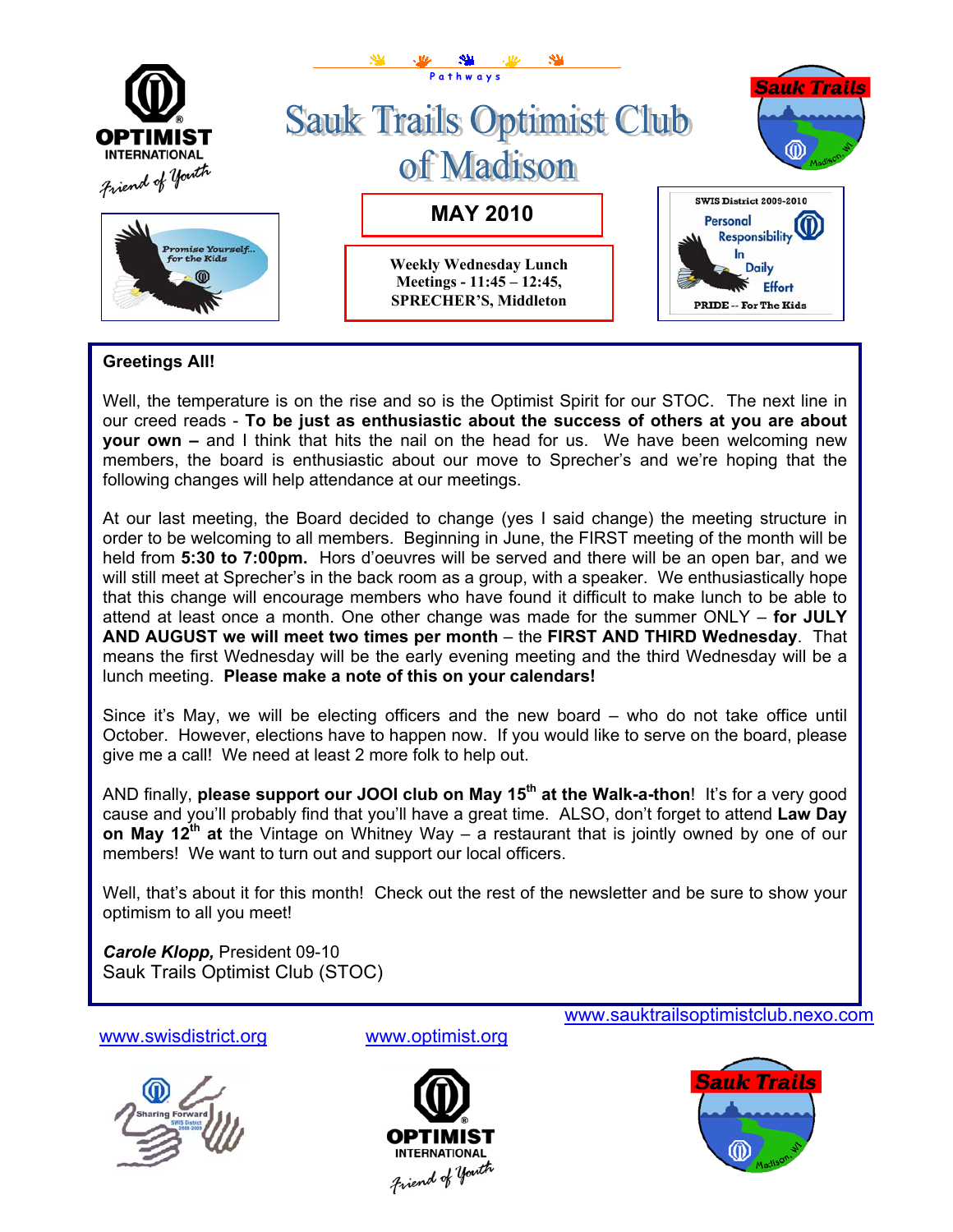

## **May 2010 Sauk Trails Optimist Club, Ltd. Page 2 of 6**

## **Sauk Trails Optimist Club – STOC Board Meeting Good Shepherd Lutheran Church, April 20th, 2010**

**Members in Attendance**: President: - Carole Klopp, Sec/Treas – Gene Spindler; VP: Alison Scherer, Past President: Kevin Campos, Board Members: Jeff Hosking, Bonnie Spindler, Bob Wortinger. Kathy Johnson.

**Not attending** Pat Beiersdorf, Ray Schmitz.

Carole Klopp called the meeting to order at 4:45 pm.

The minutes of the March 16, 2010 Board Meeting were discussed. A motion was made (Bob Wortinger), seconded (Kathy Johnson), and passed to approve the minutes of the March Board Meeting.

The Financial Report through March 31, 2010 was presented to the Board. The Board discussed the information provided. A motion was made (Bonnie Spindler), seconded (Jeff Hosking) and passed to accept the financial report as presented.

Bill Monkemeyer had requested to be dropped as a member of Sauk Trails Optimist Club. A motion was made (Gene Spindler), seconded (Alison Scherer) and passed to drop Bill Monkemeyer as a member.

The Board discussed meeting changes at Sprecher's for the summer months. A motion was made (Gene Spindler, seconded (Alison Scherer) to have one evening meeting each month. The board discussed options to this motion and the decision was made to pass the motion and have the first Wednesday of June, July and August as an evening meeting from **5:30 pm to 7:00 pm.** It was also decided that there would be no meeting on June 30<sup>th</sup> and for July and August there would be two meetings each month, on the first Wednesday (evening) and the third Wednesday (lunch). The Board also decided that the Club induction for new officers would be an evening meeting on **October 6th.**

The two scholarship winners have been invited to join the Club for lunch on **May 19th.** Students of the month will be presented their awards on **May 26th**. A summer picnic is scheduled on June 27<sup>th</sup> at the Henry Vilas Zoo. Members of West Madison Optimist Club have been invited to join us for this picnic.

LAW Day will be held on **May 12th at the Vintage**. We will be recognizing two officers for their service to the community. The basketball fundraiser will be held on Saturday, October 2, time and location to be determined.

A motion was made (Bonnie Spindler), seconded (Kathy Johnson) and passed to donate \$175 to WILS for their Leadership Program.

A motion was made (Alison Scherer), seconded (Bob Wortinger) and passed to adjourn. The date, time and location for the next Board Meeting **is set for 4:45 on June 1st at Good Shepherd Lutheran Church.** *(Schedule Conflicts in May).*

**Gene Spindler,** Secretary/Treasurer 2009-2010

## **ANY Sauk Trails Club Optimists**

There should be club representation at each quarterly conference to acquire the information for the Sauk Trails Optimist Club. Please put these dates on your calendar and try to make at least one of these SWIS Conferences.

**May 8th**

**, 2010 Wis Dells Kalahari August 14th, 2010 Pewaukee Radisson Minneapolis, MN** 

**BOARD Elections will occur on May 19th**. If your interested in a board position for 2 years, please let Carole Klopp know. (There are 3 optimists rotated off each year.) The 10-11 president and sec / treasurer names will be submitted to OI, May 20th.

Editor: Bonnie Spindler [blspindler@charter.net](mailto:blspindler@charter.net) May Newsletter Articles Due by 05/29/2010

#### **Sauk Trails Club Officers 09-10**

**President** Carole Klopp

**Secretary/Treasurer** Gene Spindler

> **Past President** Kevin Campos

> **Vice President** Alison Scherer

**Board of Directors** Jeff Hosking Bob Wortinger Kathy Johnson Pat Beiersdorf Bonnie Spindler Ray Schmitz



## **CHILDHOOD CANCER**

Two Sauk Trails Optimists and their families, with a West Madison Optimist, helped with serving meals for Childhood Cancer. Thanks to the Kalscheur Family who helped on **March 21st** and the Hosking Family, **April 18th**.

September<sub>19th</sub> and **October 17<sup>th</sup>** are 2 future fall dates for sign-up for this activity.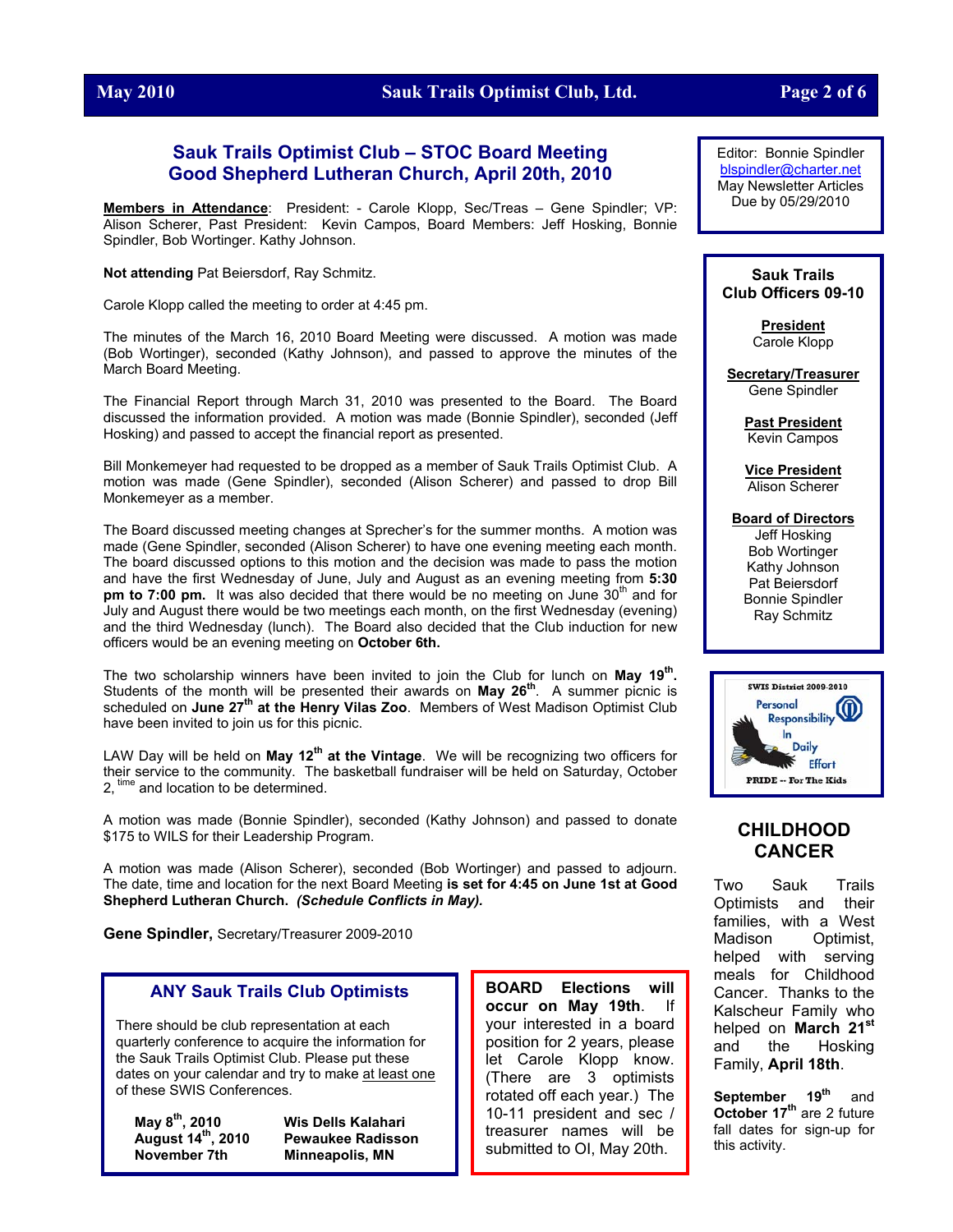## **May 2010 Sauk Trails Optimist Club, Ltd. Page 3 of 6**

## **Spartan Youth Service, JOOI Recognition Banquet, April 26th**

The Spartan Youth Service JOOI Recognition Banquet was held **Monday, April 26th** at Memorial High School from 5:30 to 7:30pm. This is when the outgoing board members are recognized, the Adult Volunteer of the year Award is made, and the new officers and board are installed. It's a special night for our JOOI club and is made all the more special by the STOC members who could attend. Co-presidents George Liu and Marcus Bolles thanked the current board. Carole Klopp, STOC President, inducted the members of the new board pictured to the right.



**Spartan Youth Service Team Board, 2010–2011** 

| <b>Date</b>                            | <b>Speaker</b>                    | <b>Topic</b>                | <b>SPRECHERS</b>    |
|----------------------------------------|-----------------------------------|-----------------------------|---------------------|
|                                        |                                   |                             | Menu's              |
| May $5^{\text{th}}$                    | <b>TBA</b>                        |                             | Menu 1              |
| $\overline{\text{May }12^{\text{th}}}$ | <b>Officers of the Law</b>        | Respect for Law             | <b>Vintage Menu</b> |
|                                        | <b>Meeting at VINTAGE</b>         |                             |                     |
| $\overline{\text{May }19^{\text{th}}}$ | <b>Lindsey Hughes &amp;</b>       | 2 Scholarship Winners       | Menu <sub>3</sub>   |
|                                        | <b>Melissa Milbrandt</b>          | Honored, \$1,000 Each       |                     |
| May $26^{th}$                          | <b>Sarah Percival &amp; Amy</b>   | Students of Qtr-SOQ         | Menu 4              |
|                                        | Yan Share SOQ, Michelle           | /Oratorical Contestant      |                     |
|                                        | Yang, Oratorical Student          |                             |                     |
| June $2^{nd}$                          | <b>EVENING Get-Together</b>       | $5:30 - 7:00$ PM            | Hors d'oeuvres,     |
|                                        | Speaker: Vicki Eiden (tent)       | Madison 'Downs Syndrome'    | Cash bar            |
| June 9th                               | <b>TBA</b>                        |                             | Menu <sub>2</sub>   |
| June 16th                              | TBA                               |                             | Menu <sub>3</sub>   |
| June 23rd                              | <b>TBA</b>                        |                             | Menu <sub>4</sub>   |
| June 30th                              | CANCELLED                         |                             |                     |
| July 7th                               | <b>EVENING Get-Together</b>       | $5:30 - 7:00$ PM            | Hors d'oeuvres      |
| July 21st                              | TBA                               |                             | Menu <sub>3</sub>   |
| Aug 4th                                | <b>EVENING Get-Together</b>       | $5:30 - 7:00$ PM            | Hors d'oeuvres      |
| Aug 18th                               | <b>TBA</b>                        |                             | Menu <sub>3</sub>   |
| Sept. 1st                              | <b>EVENING Get-Together</b>       | $5:30 - 7:00$ PM            | Hors d'oeuvres      |
| Sept 8th                               | <b>TBA</b>                        |                             | Menu <sub>2</sub>   |
| Sept 15th                              | <b>TBA</b>                        |                             | Menu <sub>3</sub>   |
| Sept 22nd                              | <b>TBA</b>                        |                             | Menu <sub>4</sub>   |
| Sept 29th                              | <b>TBA</b>                        |                             | $\overline{?}$      |
| Oct. 6th                               | All Optimists / Spouses /         | <b>EVENING Induction</b>    | ??                  |
|                                        | <b>Significant Others Invited</b> | <b>Banquet New Officers</b> |                     |

## **SPRECHER'S MENU CHOICES for Lunch Lunch Cost: (\$12.00 includes entrée, beverage, tax, & tip) Evening Hors d' oeuvres (\$12.00, includes soft drink beverage, tax & tip)**

| Menu 1                    | Menu 2                       | Menu 3                     | Menu 4                     |
|---------------------------|------------------------------|----------------------------|----------------------------|
| 1/2 Sprechers Chicken     | 1/2 Roast Turkey Sandwich,   | Ratatouille with Soup      | Chicken Fettuccine         |
| Wrap, with side and soup  | with side and soup           |                            | Alfredo with soup          |
| Rueben with soup or side  | Meatloaf with soup           | Sprechers Chicken Sandwich | <b>Classic Cobb Salad</b>  |
|                           |                              | with soup or side          |                            |
| Chicken Caesar Salad with | Classic Cobb Salad with soup | Chicken Caesar Salad with  | Pork Sliders with side and |
| soup                      |                              | soup                       | soup                       |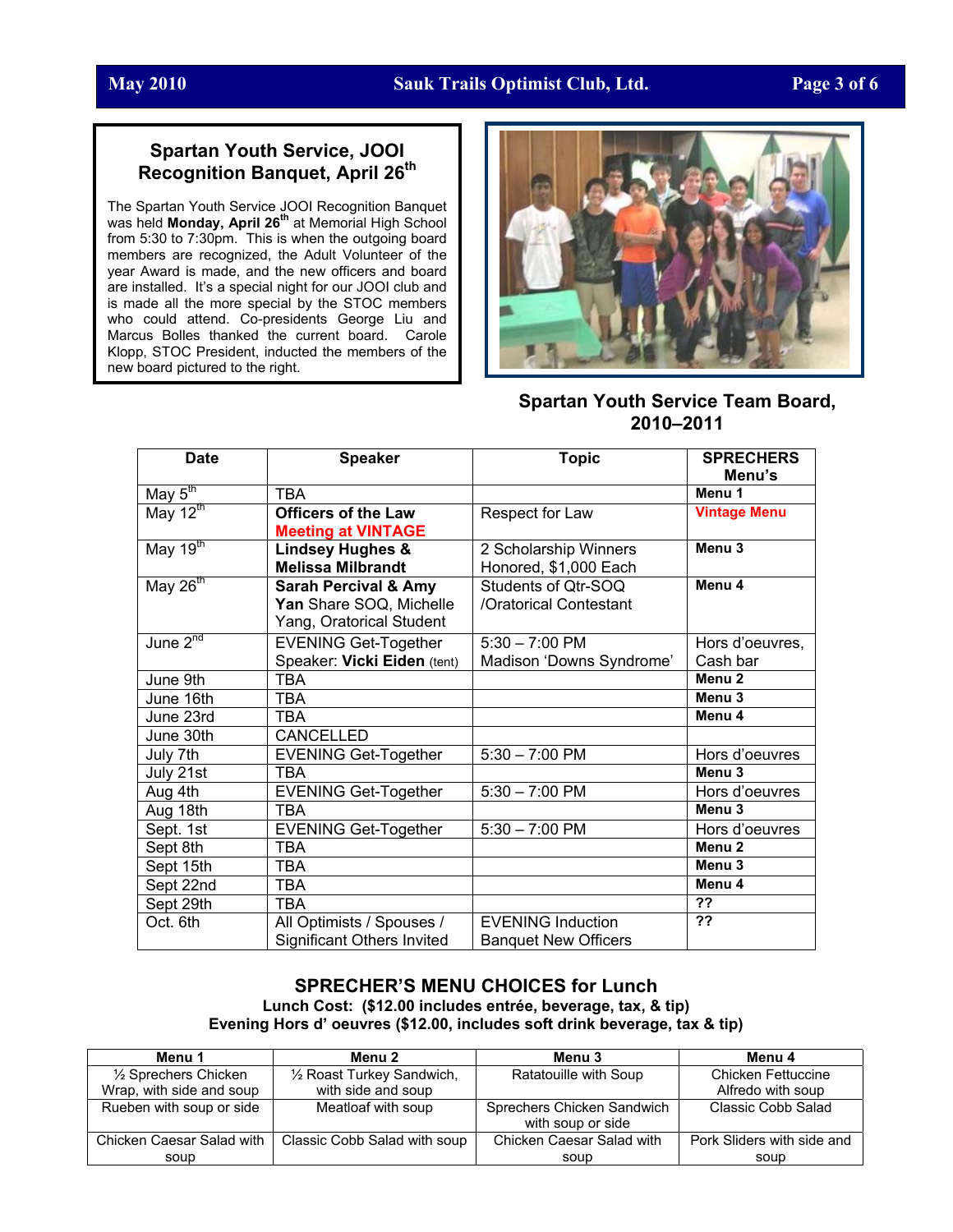# **Spartan Youth Service JOOI Team**

The Spartan Youth Service JOOI Team is finishing off the year strong.

The Dane County Committee is planning Brat fest later in the spring, helping out an e-waste day May 22<sup>nd</sup> and the Madison marathon on May 29<sup>th</sup>.

**The Optimist committee** will be working with the humane society to bring in soda cans, the Ronald McDonald house, and the Special Olympics.

**The Spartans committee** is getting "SWAT" (Students With A Task) off the ground, Millennium soccer, and helping out with a spring festival at Chavez elementary school

**The Outreach committee** is helping out at the Aldo Leopold center again, helping out at food pantries around Madison, along with park cleanups when it gets warm.

With 255 members, we welcome additional ideas for service projects. You can let our advisors know by emailing Mrs. Klopp [\(klopp@chorus.net\)](mailto:klopp@chorus.net), Mrs. Schwartz [\(mnorrb@aol.com](mailto:mnorrb@aol.com)) or Mr. Thomas ([jathoma2@facstaff.wisc.edu](mailto:jathoma2@facstaff.wisc.edu)). The Better Life 5K Walk is coming up on May 15 and we hope to get a great turnout for that. We also just had Spirit Day April 22<sup>nd</sup>, which went off without a hitch. We helped out all over Madison and we're keeping the club reputation strong. Our end of the year induction and recognition banquet just happened April 26<sup>th</sup> and this was also a success. Also remember that our official club website is [www.Spartanservice.org](http://www.spartanservice.org/) if people want to know more about us.

**Marcus Bolles and George Liu**, Co-Presidents

## **STOC Sponsors (and Participates in) The Better Life Walk-A-Thon**

The registration forms are trickling in! Let's show the community that STOC members are planning on "walking the walk!"

It's the perfect opportunity for you to get healthy and help others at the same time! **On Saturday, May 15, 2010, the Spartan Youth Service JOOI Team will hold the Better Life Walk-A-Thon to benefit the After-School & Summer Programs at the Lussier Community Education Center.** In the LCEC's Youth Programs, kids receive tutoring after school, take trips, experience the arts, volunteer with younger children, plan projects, and connect with caring adults.

Your participation in this family-oriented, neighborhood event will make a difference in the lives of hundreds of area children. **The Better Life Walk-A-Thon starts at 9:00 a.m.** (on site registration at 8:00 a.m.). The Walk-A-Thon route is a loop starting at Mansfield Stadium and going into the neighborhood next to Memorial H.S. One loop is 2.5K and 2 loops are 5K. There will be a *bake sale, face painting, and games for kids of all ages* before and after the walk so bring the whole family!

You can register using the form included with this newsletter or at the event. More information can be found at [www.spartanservice.org/better5k](http://www.spartanservice.org/better5k) or call Mary at 576-5711. If you cannot attend, consider sponsoring someone else to walk in your place. Donations are always welcome. Watch for an e-mail with volunteer opportunities. **Mary Schwartz,** JOOI Co-Leader

|              | <b>Sauk Trails Optimist Club Future Activities</b>             |                                                       |
|--------------|----------------------------------------------------------------|-------------------------------------------------------|
| ✓            | Respect for Law                                                | Wed.<br>05/12<br>(VINTAGE, old JT Whitney's.)         |
|              | Better Life Walk-A-Thon                                        | 05/15<br>Sat.                                         |
| ✓            | <b>Scholarships Awarded</b>                                    | Wed.<br>05/19                                         |
|              | 2 Students Honored, Speech Given                               | Wed.<br>05/26                                         |
| ✓            | Evening Get-Together (Starts June 2nd)                         | First Wednesday, each month                           |
| ✓            | 2 Meetings each month in summer:                               | July and August 1st and 3rd Wed.                      |
| ✓            | <b>Summer Picnic</b>                                           | Sunday, June 27th, Henry Vilas Zoo                    |
|              | Service Club Olympics                                          | Jul 26 (eve), Jul $27th$                              |
|              | <b>Childhood Cancer Meal Serving</b>                           | Sun, Sept. 19 <sup>th</sup> , Oct. 17 <sup>th</sup> . |
| ✓            | <b>Basketball Fundraising Scheduled</b>                        | Saturday, October 2 <sup>nd</sup>                     |
| $\checkmark$ | STOC New Board Induction                                       | Wed Evening October 6th                               |
|              | Supporting JOOI activities and others.                         | Continuous                                            |
|              | Please get involved in as many of these activities as you can. |                                                       |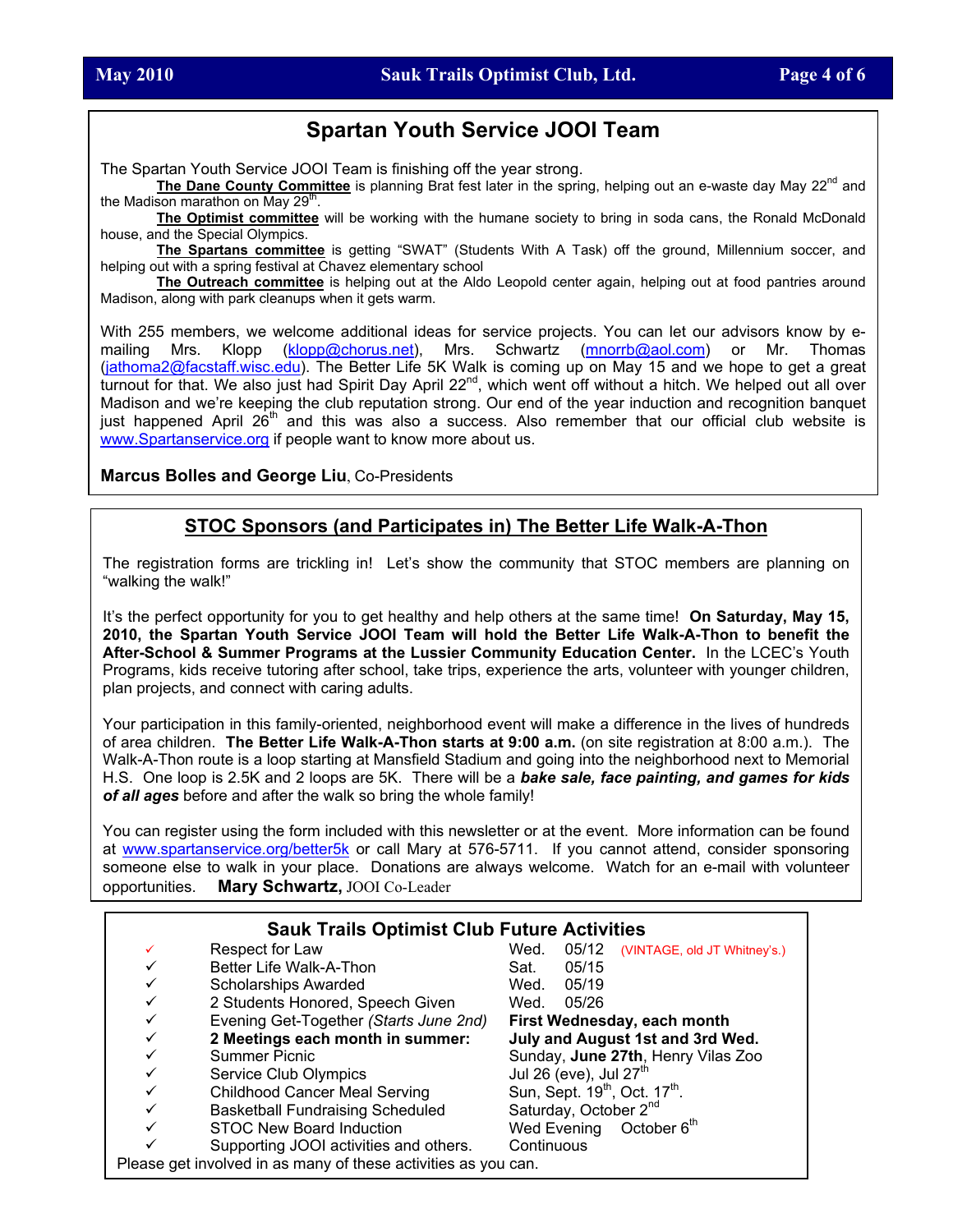**Optimists Sharing:** Each month there will be an Optimist/s sharing about themselves at a lunch and providing a short bio and picture for the newsletter. Please let Jeff Hosking, [haphosking@yahoo.com](mailto:haphosking@yahoo.com) the speaker coordinator know, which month would be a good time for you to share with other optimists. If you cannot make a lunch, we would like to have you e-mail a picture and bio about yourself to Bonnie Spindler [blspindler@charter.net](mailto:blspindler@charter.net) for a future Sauk Trails Newsletter.

## **Heather Rice, Optimist**

Heather Rice is one of three owners of Fundraising Fulfillment Services in Madison. FFS works with local school, churches, and charities in setting up custom programs to help them meet their fundraising goals. The fundraising programs work in conjunction with local businesses in an advertising exchange program. The program promotes commerce in the business community, raises funds for nearby organizations, and provides a discount program to its customers. She loves working directly with the charities and creating campaigns to raise funds for those in need.



## **Heather Rice**

# **Membership Incentives:**

Sauk Trails Optimist Club is offering 'Sprecher Pub Cards' to the first 10 Optimists who bring in a new member.

Optimist International is offering one year of no international dues if a member sponsors four members from Feb.  $22^{nd}$  - Sept.  $30^{th}$ .

The SWIS District is offering the following:

- Anyone sponsoring four new members from Feb. 22 May 3 will have their name entered in a drawing at the  $3<sup>rd</sup>$  quarter conference for a **\$50 gift card**.
- Anyone sponsoring four new members from February 22 September 30 will have their **2010-2011 district dues waived**.

Attendance at the 3<sup>rd</sup> quarter conference is not required to win the \$50 gift card, but it would be a wonderful way to personally present the card to the winner. A certificate will be sent to the club president for any member qualifying for the free 2010-2011 district dues, and that certificate will be presented as the member's dues payment.

# **The Optimist Creed**

#### **Promise yourself**

**To be so strong that nothing can disturb your peace of mind.** 

**To talk health, happiness and prosperity to every person you meet.** 

**To make all you friends feel that there is something in them.** 

**To look at the sunny side of everything and make your optimism come true.** 

**To think only of the best, to work only for the best and expect only the best.** 

**To be just as enthusiastic about the success of others at you are about your own.** 

**To forget the mistakes of the past and press on to the greater achievements of the future.** 

**To wear a cheerful countenance at all times and give every living creature you meet a smile. To give so much time to the improvement of yourself that you have no time to criticize others. To be too large for worry, too noble for anger, too strong for fear, and too happy to permit the presence of trouble.**